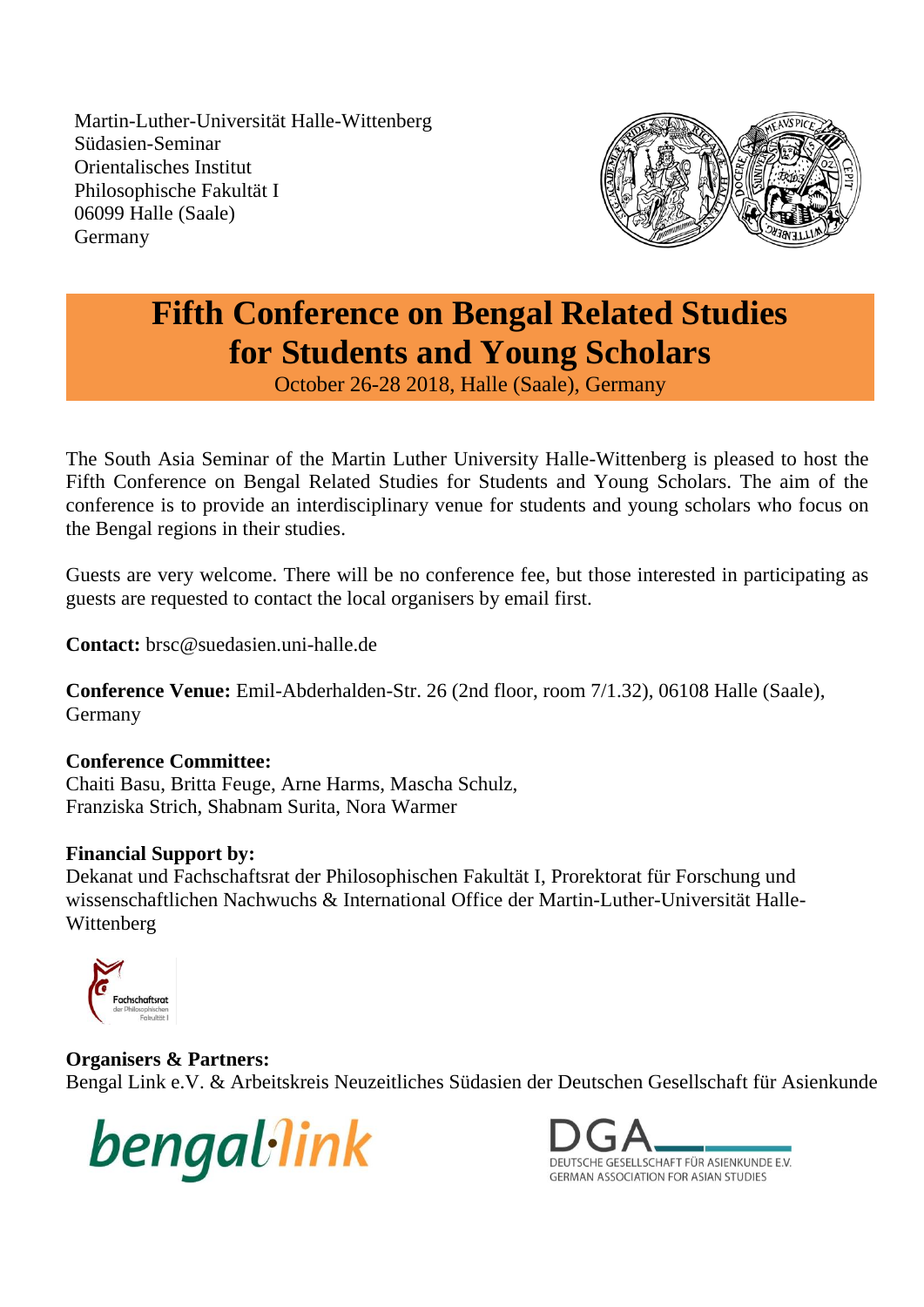| Friday, 26 October 2018 |                |                                                                                                                                                                                                          |  |  |
|-------------------------|----------------|----------------------------------------------------------------------------------------------------------------------------------------------------------------------------------------------------------|--|--|
|                         |                | <b>18.00 – 19.30</b> Welcome by the Organisers and Introduction of Conference Participants                                                                                                               |  |  |
|                         | 20.00          | Participants' Common Dinner                                                                                                                                                                              |  |  |
|                         |                | <b>Saturday, 27 October 2018</b>                                                                                                                                                                         |  |  |
|                         | $9.00 - 11.20$ | <b>Session 1: The Colonial Bengal Lounge: Of Infinite Bearings</b><br>Chair: Sukla Chatterjee (Rheinische Friedrich-Wilhelms-Universität Bonn)                                                           |  |  |
|                         |                | <b>Occultism of Bhadralok: Studying the Theosophical Society in Colonial Bengal</b><br>in a Transcultural Context<br>Mriganka Mukhopadhyay (Universiteit van Amsterdam)                                  |  |  |
|                         |                | <b>Broomsticks, Brushes and Hand-Carts: Scavengers' Strikes</b><br>in Late-Colonial Calcutta<br>Maria-Daniela Pomohaci (Georg-August-Universität Göttingen)                                              |  |  |
|                         |                | What an 'Effeminate' Bengali Should Eat: The Debate on Vegetarianism and<br><b>Non-Vegetarianism in Colonial Bengal</b><br>Suvajit Halder (Jawaharlal Nehru University, New Delhi)                       |  |  |
|                         |                | <b>Bengali Agriculture Science Periodicals and Making Knowledge Available</b><br><b>Beyond the Laboratory and Peers in Colonial Bengal</b><br>Pankoj Sarkar (Tata Institute for Social Sciences, Bombay) |  |  |
|                         |                | $11.20 - 11.45$ Coffee Break                                                                                                                                                                             |  |  |
|                         |                | 11.45 - 12.55 Session 2: Modernism and Bengali Literature: Of Men and Letters                                                                                                                            |  |  |

*Chair: Chaiti Basu (Ruprecht-Karls-Universität Heidelberg)*

**Encountering the Effete through the Bengali Comics of the 1960s** *Sourav Chatterjee (Columbia University, New York)*

**Tracing the Bengali Avant-Garde ‒ A Study in the Poetics and Politics of Naxalism and Hungryalism** *Moinak Banerjee (Jawaharlal Nehru University, New Delhi)*

#### 12.55 – 14.00 Lunch Break

#### **14.00 – 15.45 Session 3: A Passage to Bengal: Of Transport and Infrastructure** *Chair: Arne Harms (Universität Leipzig)*

**The City on Wheels: Road Transport and Traffic in Calcutta, c. 1914-1947** *Soumita Mazumder (Jawaharlal Nehru University, New Delhi)*

**'Infrastructuralisation' of a Formerly Stateless Territory: The Politics of Road and School Construction in a Border Village of Bangladesh** *Md. Rashedul Alam (University of Western Ontario, London (CA))*

**"***Āmāẏ bhāsāili re* **…": Bengal's Wandering Minstrels and the Metaphor of Transportation across the River of Life** *Aratrika Bhattacharya (Presidency University, Calcutta)*